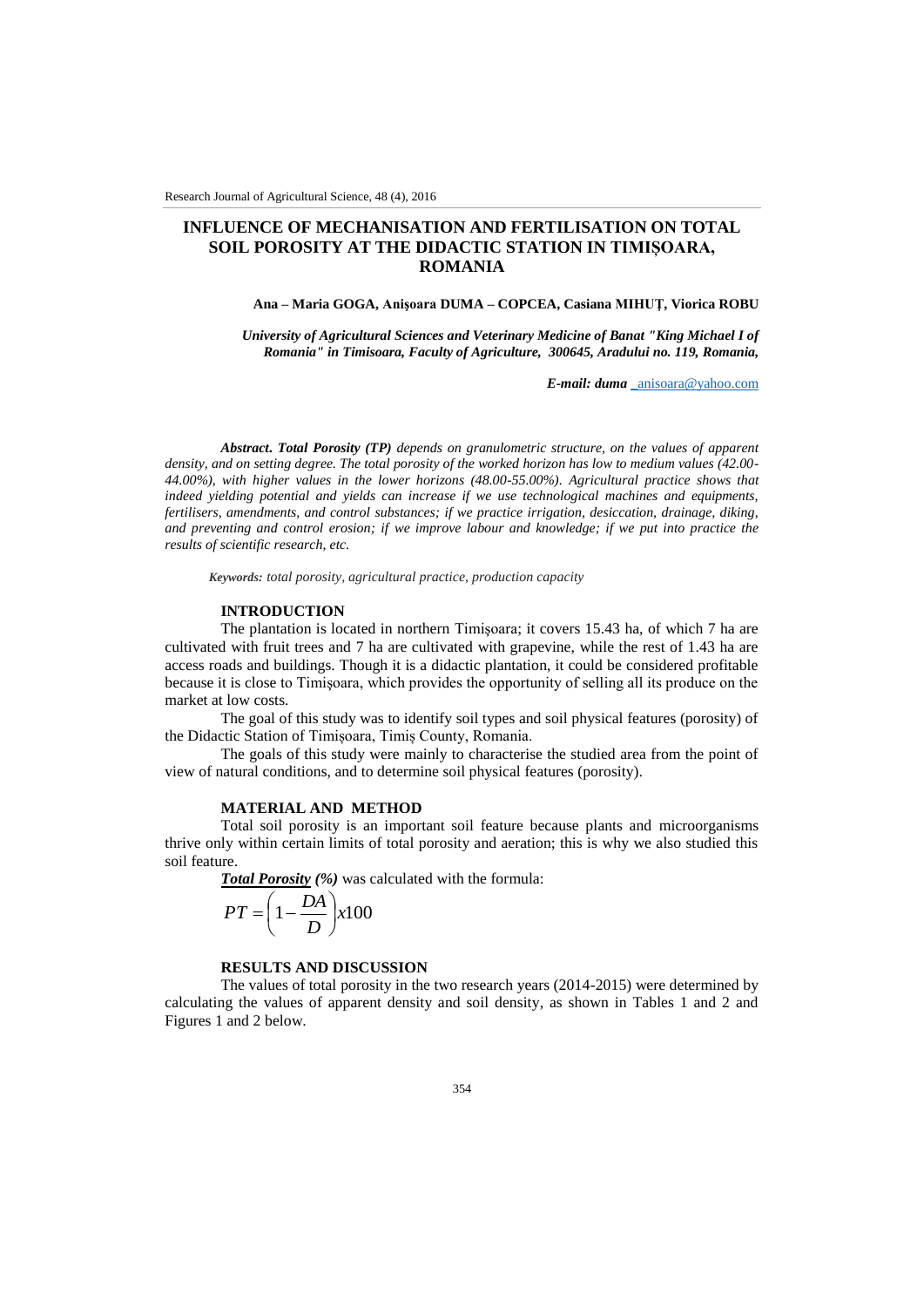The machines used to spread animal manure are made up of a bin with 2 or 4 wheels, a carrier with knives at the bottom of the bin, and spreading organs (drums with pallets or fingers, or horizontal or vertical worm screws) and working mechanisms on the sides.

The necessary flow depending on the nitrogen fertiliser rate per ha is determined with the formula:

 $q = B_e x v_e x N/10^4 (kg/s)$ 

where:

 $B_e$  – machine working width (m);

 $v_e$  – machine working speed (m/s);

N – fertiliser rate (kg/ha).

Transport is regulated through pawl or worm screw mechanisms allowing speeds between 3 and 90 mm/s.

Because the spreading organs (drums or worm screws) are operated from the power socket of the tractor, it should be kept at nominal speed, i.e. the tractor speed can only be changed if we change the speed. The fertilising aggregate moves in the shuttle manner. To prevent damaging PTO couplings, the aggregate direction should be changed at low speed and without coupling.

*Table 1.* 

|      |            |                 |                   |                       | minutive of refunders on son total porosity per france for in the intensive system (70) |     |                                                                   |          |                                      |
|------|------------|-----------------|-------------------|-----------------------|-----------------------------------------------------------------------------------------|-----|-------------------------------------------------------------------|----------|--------------------------------------|
|      | Depth (cm) | <b>Factor B</b> |                   |                       |                                                                                         |     |                                                                   |          |                                      |
| Year |            | $N_0P_0K_0$     | $N_{70}P_{30}K_0$ | $N_{100}P_{50}K_{20}$ | $N_{150}P_{100}K_{50}$                                                                  | 9.9 | $+$ N <sub>50</sub> P <sub>30</sub> K <sub>10</sub><br>$\ddot{a}$ | Mean (%) | $(\frac{6}{6})$<br><b>Difference</b> |
|      | $0 - 20$   | 47              | 47                | 47                    | 46                                                                                      | 55  | 53                                                                | 49.6     | 2.6                                  |
| 2014 | 20-40      | 45              | 45                | 44                    | 44                                                                                      | 46  | 46                                                                | 45.0     |                                      |
|      | $40 - 60$  | 43              | 43                | 43                    | 43                                                                                      | 44  | 44                                                                | 43.4     | 0.4                                  |
| 2015 | $0 - 20$   | 47              | 47                | 47                    | 46                                                                                      | 52  | 50                                                                | 48.4     | 1.4                                  |
|      | 20-40      | 44              | 44                | 44                    | 44                                                                                      | 45  | 45                                                                | 44.4     | 0.4                                  |
|      | $40 - 60$  | 43              | 43                | 43                    | 43                                                                                      | 44  | 44                                                                | 43.4     | 0.4                                  |

Influence of fertilisers on soil total porosity per fruit tree row in the intensive system (%)

Per fruit tree row, soil total porosity in 2014, *0-20 cm deep*, was 46.00% in the variant  $b_3$  and 55.00% in the variant  $b_4$ , compared to 47.00% in the variants  $b_0$  and b1, with a mean of 49.60% and a difference of 2.60%; *20-40 cm deep*, total soil porosity was 44.00% in the variants b<sub>2</sub> and b<sub>3</sub>, and 46.00% in the variants b<sub>4</sub> and b<sub>5</sub>, compared to the variant b<sub>0</sub>, with a mean of 45.00%;  $40-60$  cm deep, total soil porosity was 43.00% in the variants b<sub>0</sub>, b<sub>1</sub>, b<sub>2</sub> and b<sub>3</sub> and 44.00% in the variants fertilised organically, with a mean of 43.40%.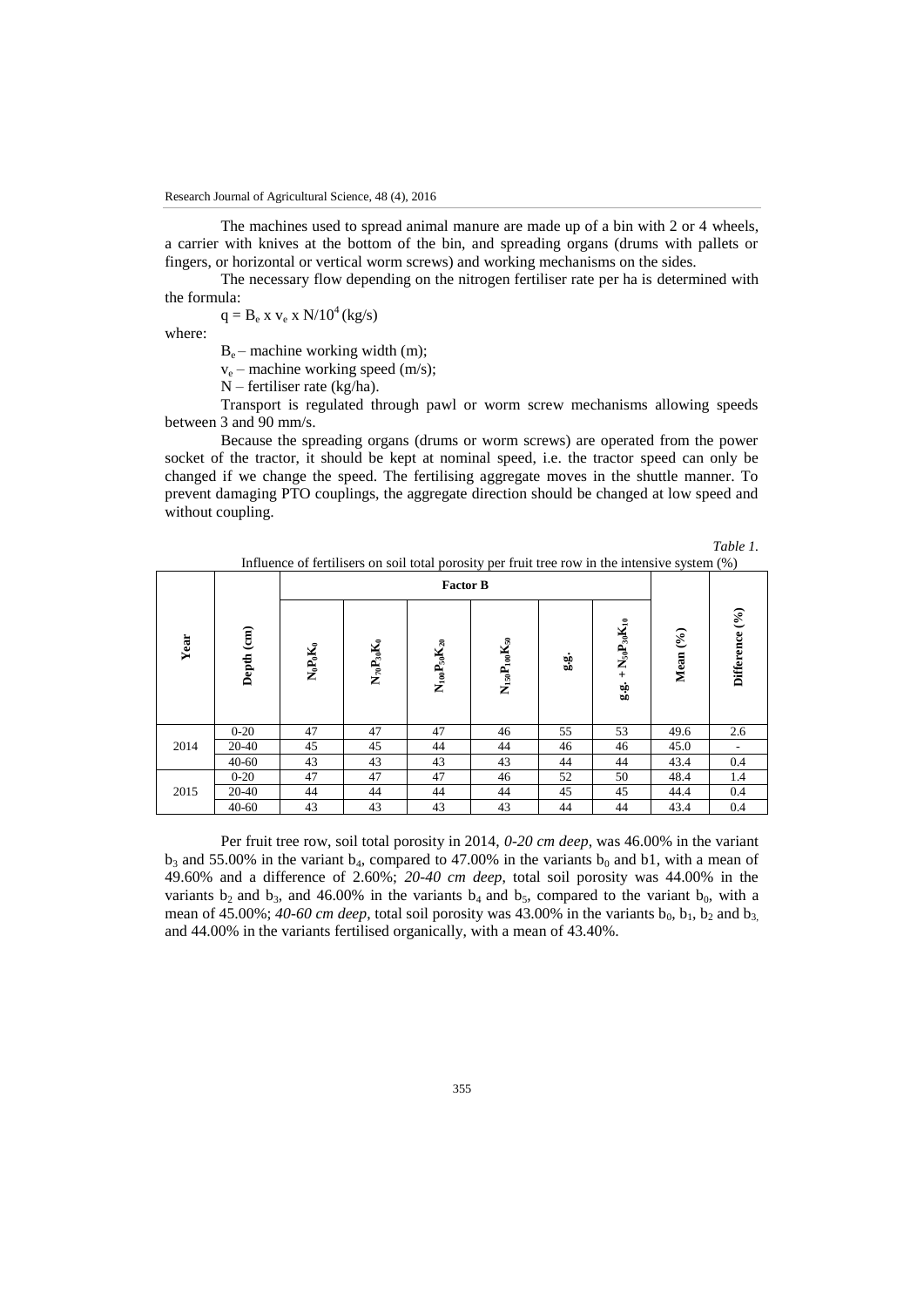|                                                                                                     |            |                 |                                                |                           |                        |     |                             |          | Table 2.       |  |  |
|-----------------------------------------------------------------------------------------------------|------------|-----------------|------------------------------------------------|---------------------------|------------------------|-----|-----------------------------|----------|----------------|--|--|
| Influence of fertilisers on soil total porosity between fruit tree rows in the intensive system (%) |            |                 |                                                |                           |                        |     |                             |          |                |  |  |
|                                                                                                     |            | <b>Factor B</b> |                                                |                           |                        |     |                             |          |                |  |  |
| Year                                                                                                | Depth (cm) | $N_0P_0K_0$     | $\mathbf{N}_{70}\mathbf{P}_{30}\mathbf{K}_{0}$ | $\rm N_{100}P_{50}K_{20}$ | $N_{150}P_{100}K_{50}$ | 9.9 | $g.g. + N_{50}P_{30}K_{10}$ | Mean (%) | Difference (%) |  |  |
| 2014                                                                                                | $0-20$     | 45              | 45                                             | 45                        | 44                     | 52  | 49                          | 47.0     | 2.0            |  |  |
|                                                                                                     | $20 - 40$  | 44              | 44                                             | 44                        | 43                     | 45  | 44                          | 44.0     |                |  |  |
|                                                                                                     | $40 - 60$  | 43              | 43                                             | 43                        | 42                     | 45  | 44                          | 43.4     | 0.2            |  |  |
| 2015                                                                                                | $0-20$     | 45              | 44                                             | 44                        | 43                     | 48  | 47                          | 45.2     | 0.2            |  |  |
|                                                                                                     | $20-40$    | 44              | 44                                             | 43                        | 43                     | 45  | 45                          | 44.0     |                |  |  |
|                                                                                                     | $40 - 60$  | 43              | 43                                             | 42                        | 42                     | 43  | 43                          | 42.6     | $-0.4$         |  |  |

In 2015, total soil porosity  $0\n-20$  cm deep was 46.00% in the variant  $b_3$  and 52.00% in the variant  $b_4$ , compared to 44.00% in the variant  $b_0$ , with a mean of 48.40% and a difference of 1.40% compared to the control variant; *20-40 cm deep,* total soil porosity ranged between 44.00% and 45.00%; *40-60 cm deep*, he values of total soil porosity ranged between 43.00% and 44.00%, with a mean of 43.40%.

Between fruit tree rows, total soil porosity in 2014, *0-20 cm deep*, was 44.00% in the variant  $b_3$  and 52.00% in the variant  $b_4$ , compared to 45.00% in the control variant, with a mean of 47.00% and a difference of 2.00%; *20-40 cm deep*, total soil porosity was 42.00% in the variant  $b_3$  and 45.00% in the variant  $b_4$ , with a mean of 43.40%; *40-60 cm deep*, total soil porosity was 42.00% in the variant  $b_3$  and 45.00% in the variant  $b_4$  compared to 43.00% on the variant  $b_0$ , with a mean of 43.40%.

In 2015, total soil porosity  $0\n-20$  cm deep was 43.00% in the variant  $b_3$  and 48.00% in the variant  $b_4$ , compared to 45.00% in the variant  $b_0$ , with a mean of 45.20%; 20-40 cm deep, the values of total soil porosity ranged between 43.00% and 45.00%; *40-60 cm deep*, the values of total soil porosity ranged between 42.00% and 43.00%.

### **CONCLUSIONS**

*Total porosity* ranged between 43.00 and 55.00% in the intensive system and between 42.00 and 54.00% in the super-intensive system per fruit tree row, and between 42.00 and 52.00% in the intensive system and between 42.00 and 49.00% in the super-intensive system between fruit tree rows. The highest values were when fertilising organically 0-20 cm deep, while the lowest values were in the variant  $b_4$ , 40-60 cm deep.

The highest values were per fruit tree row and the lowest values were between fruit tree rows.

#### **BIBLIOGRAPHY**

1.MIHUŢ E., DRĂGĂNESCU E. – Pomicultura. Înfiinţarea şi managementul plantaţiei. Editura Mirton, Timişoara, 2003.

- 2. NEGRILA A ŞI COLAB Livezi intensive Edit Agrosilvică Bucureşti**,** 1965.
- 3. NICOLESCU N. și colabea Influența îngrășămintelor cu azot și fosfor aplicate timp